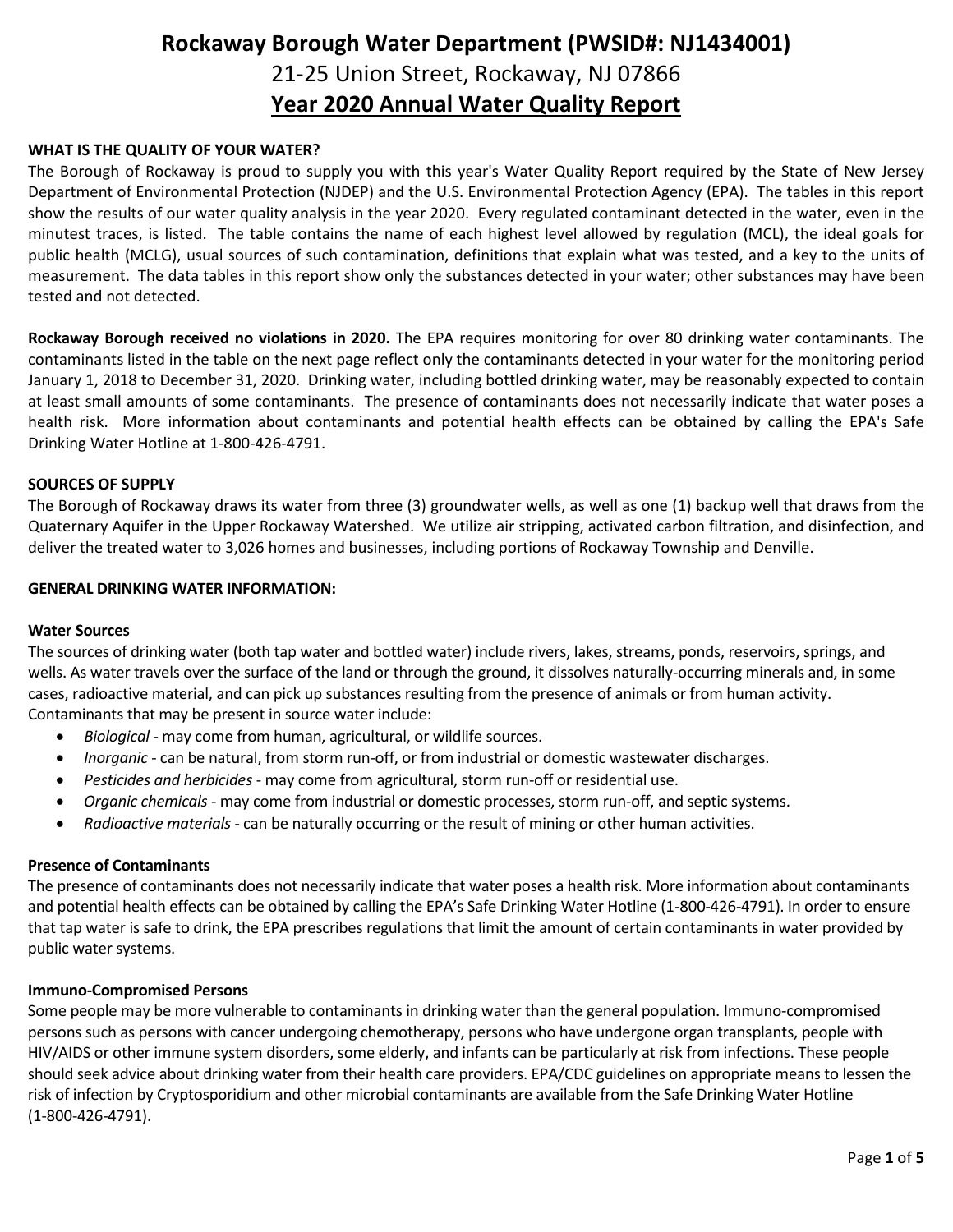### **ROCKAWAY BOROUGH WATER QUALITY TABLE**

| <b>Contaminant</b>                        | <b>MCL</b><br><b>Violation</b><br>Y/N | <b>Level Detected</b><br>via # of Samples | Unit of<br><b>Measurement</b> | <b>MCL</b><br>(Highest<br>Level<br>Allowed) | <b>MCLG</b><br>(Goal) | <b>Potential Source</b>                                                       |
|-------------------------------------------|---------------------------------------|-------------------------------------------|-------------------------------|---------------------------------------------|-----------------------|-------------------------------------------------------------------------------|
| <b>Nitrate</b><br>Test Results Year: 2020 | N                                     | 1 Sample                                  | ppm                           | 10                                          | 10                    | Runoff from fertilizer use; leaching<br>from septic tanks; erosion of natural |
|                                           |                                       |                                           |                               |                                             |                       | deposits                                                                      |
| Lead                                      | N                                     | 4.5                                       | ppb                           | 15                                          | $\Omega$              | Corrosion of household plumbing                                               |
| Test Results Year: 2018                   |                                       | (90 <sup>th</sup> Percentile)             |                               | (Action                                     |                       |                                                                               |
|                                           |                                       | 20 Samples                                |                               | Limit)                                      |                       |                                                                               |
| Copper                                    | $\mathsf{N}$                          | 0.1                                       | ppm                           | 1.3                                         | 1.3                   | Corrosion of household plumbing                                               |
| Test Results Year: 2018                   |                                       | (90 <sup>th</sup> Percentile)             |                               | (Action                                     |                       |                                                                               |
|                                           |                                       | 20 Samples                                |                               | Limit)                                      |                       |                                                                               |
| <b>Barium</b>                             | N                                     | 0.2                                       | ppm                           | 2                                           | 2                     | Discharge of drilling wastes;                                                 |
| Test Results Year: 2018                   |                                       | 1 Sample                                  |                               |                                             |                       | discharge from metal refineries;                                              |
|                                           |                                       |                                           |                               |                                             |                       | erosion of natural deposits                                                   |
| <b>THM</b>                                | N                                     | Average: 11.5                             | ppb                           | 80                                          | N/A                   | <b>Disinfectant Byproducts</b>                                                |
| Test Results Year: 2020                   |                                       | Range: $9 - 14$                           |                               |                                             |                       |                                                                               |
| HAA5                                      | N                                     | Average: 1.5                              | ppb                           | 60                                          | N/A                   | Disinfectant Byproducts                                                       |
| Test Results Year: 2020                   |                                       | Range: $1 - 2$                            |                               |                                             |                       |                                                                               |
| <b>Chlorine Residual</b>                  | N                                     | Average: 0.3                              | ppm                           | <b>MRDL</b>                                 | <b>MRDLG</b>          | Water additive used to                                                        |
| Test Results Year: 2020                   |                                       | Range: $0 - 2.2$                          |                               | 4                                           | 4                     | control microbes                                                              |

### **Secondary Contaminants**

|                               | <b>Average Level</b> | Range of          | Unit of            |            |                            |  |  |
|-------------------------------|----------------------|-------------------|--------------------|------------|----------------------------|--|--|
| <b>Contaminant</b>            | <b>Detected</b>      | <b>Detections</b> | <b>Measurement</b> | <b>RUL</b> | <b>Potential Source</b>    |  |  |
| Chloride (2018)               | 242                  | N/A               | ppm                | 250        | <b>Naturally Occurring</b> |  |  |
| Hardness (2018)               | 193                  | N/A               | ppm                | 250        | <b>Naturally Occurring</b> |  |  |
| Sodium (2020)                 | 96                   | $85 - 109$        | ppm                | 50         | <b>Naturally Occurring</b> |  |  |
| Sulfate (2018)                | 16                   | N/A               | ppm                | 250        | <b>Naturally Occurring</b> |  |  |
| Total Dissolved Solids (2018) | 505                  | N/A               | ppm                | 500        | <b>Naturally Occurring</b> |  |  |

### **How to read this report:**

| Word, Acronym,        | <b>Definition</b>                                                                       |
|-----------------------|-----------------------------------------------------------------------------------------|
| <b>Symbol or Note</b> |                                                                                         |
| Y/N                   | Yes/No                                                                                  |
| AL                    | Action Level. The concentration of a contaminant, which, if exceeded, triggers a        |
|                       | treatment or other requirements, which a water system must follow.                      |
| <b>CDC</b>            | <b>Centers for Disease Control</b>                                                      |
| <b>EPA</b>            | United States Environmental Protection Agency.                                          |
| <b>LRAA</b>           | Locational Running Annual Average                                                       |
| <b>MCL</b>            | Maximum Contaminant Level. The highest level of a contaminant that is allowed in        |
|                       | drinking water. MCLs are set as close to the MCLGs as feasible using the best available |
|                       | treatment technology.                                                                   |
| <b>MCLG</b>           | Maximum Contaminant Level Goal. The level of a contaminant in drinking water below      |
|                       | which there is no known or expected risk to health. MCLGs allow for a margin of safety. |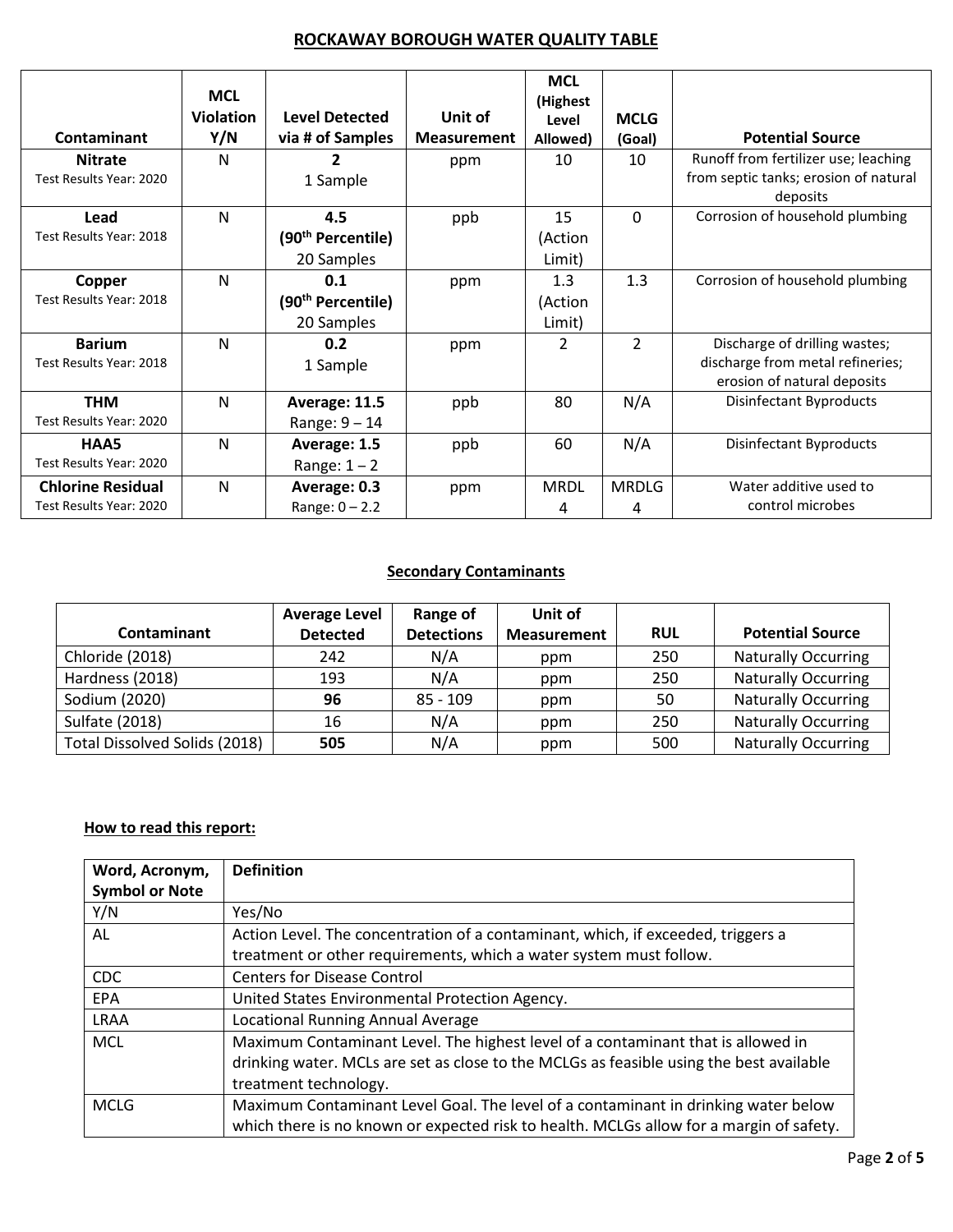| <b>MRDL</b>  | Maximum Residual Disinfectant Level - The highest level of a disinfectant allowed in<br>drinking water.                                                        |
|--------------|----------------------------------------------------------------------------------------------------------------------------------------------------------------|
| <b>MRDLG</b> | Maximum Residual Disinfectant Level Goal – The level of a drinking water disinfectant                                                                          |
|              | below which there is no known or expected risk to health. MRDLGs do not reflect the<br>benefits of the use of disinfectants to control microbial contaminants. |
| N/A          | Not applicable                                                                                                                                                 |
| <b>NJDEP</b> | New Jersey Department of Environmental Protection                                                                                                              |
| ND.          | Not detected                                                                                                                                                   |
| pCi/L        | The curie is a unit of radioactivity. This is measured as Picocuries Per Liter.                                                                                |
| ppb          | Parts per billion. Means 1 part per 1,000,000,000 (same as micrograms per liter) and                                                                           |
|              | correspond to 1 penny in \$10 million.                                                                                                                         |
| ppm          | Parts per million. Means 1 part per 1,000,000 parts (same as milligrams per liter) and                                                                         |
|              | corresponds to 1 penny in \$10,000.                                                                                                                            |
| <b>RUL</b>   | Recommended Upper Limit                                                                                                                                        |
| <b>VOC</b>   | <b>Volatile Organic Compounds</b>                                                                                                                              |

### **Health Effects of Detected Contaminants:**

**Barium:** Barium is a naturally occurring ore used in a variety of manufactured goods. The EPA has found that in some people, short exposure to Barium in exceedance of the MCL can cause gastrointestinal disturbances and muscle weakness. Long term exposure to barium at levels above the MCL may cause high blood pressure.

**Chloride:** Chloride occurs naturally in water and is monitored as a secondary contaminant. Secondary contaminants are aesthetic (taste and odor) rather than health risks; however, in high concentrations sulfate can cause Diarrhea in some people.

**Chlorine:** Some people who use water containing chlorine well in excess of the MRDL could experience irritating effects to their eyes and nose. Some people who drink water containing chlorine well in excess of the MRDL could experience stomach discomfort.

**Copper:** Copper is an essential nutrient, but some people who drink water that contains copper in excess of the action level over a relatively short amount of time could experience gastrointestinal distress. Some people who drink water that contains copper in excess of the action level over many years could suffer liver or kidney damage. People with Wilsons Disease should consult their personal doctor.

**HAA5 (Haloacetic Acids)**: Some people who drink water containing haloacetic acids in excess of the MCL over many years may have an increased risk of getting cancer.

**Hardness**: Water hardness is the traditional measure of the capacity of water to react with soap and producing lather. Hard water often produces a noticeable deposit of precipitate (e.g. insoluble metals, soaps or salts) in containers, including "bathtub ring".

**Lead:** If present, elevated levels of lead can cause serious health problems, especially for pregnant women and young children. Lead in drinking water is primarily from materials and components associated with service lines and home plumbing. This water system is responsible for providing high water quality, but cannot control the variety of materials used in plumbing components. When your water has been sitting for several hours, you can minimize the potential for lead exposure by flushing your tap for 30 seconds to 2 minutes before using water for drinking or cooking.

**Nitrate:** Nitrate in drinking water at levels above 10 ppm is a health risk for infants of less than six months of age. High nitrate levels in drinking water can cause blue baby syndrome. Nitrate levels may rise quickly for short periods of time because of rainfall or agricultural activity. If you are caring for an infant, you should ask for advice from your health care provider.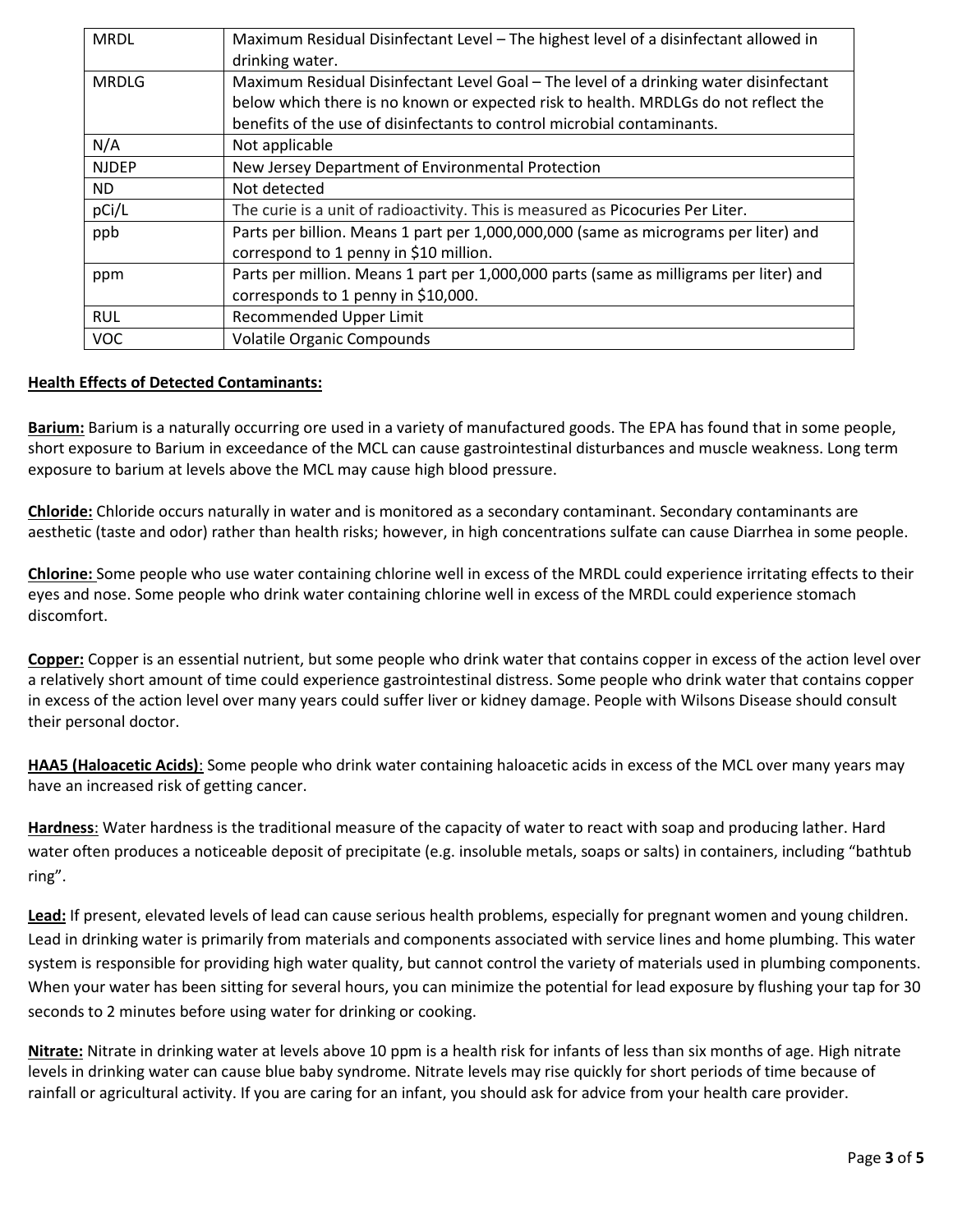**Secondary Contaminant:** These parameters do not have an impact on health. Secondary Contaminants affect aesthetic qualities such as odor, taste or appearance. Secondary standards are recommendations, not mandates.

Sodium (Na): Naturally occurring mineral. Sodium is essential for good health. Certain medical conditions however, require sodium intake monitoring. Excessive sodium can adversely affect high blood pressure, heart disease or diabetes. Contact your physician for further information.

**Sulfate:** Sulfate occurs naturally in water and is monitored as a secondary contaminant. Secondary contaminants are aesthetic (taste and odor) rather than health risks; however, in high concentrations sulfate can cause Diarrhea in some people.

**THMs (Trihalomethanes):** Some people who drink water containing trihalomethanes in excess of the MCL over many years may experience problems with their liver, kidneys, or central nervous systems, and may have an increased risk of getting cancer.

**Total Dissolved Solids:** (TDS) in drinking water is not a health hazard. The recommended upper limit has been established based on the aesthetic properties of water. Water high in TDS may taste salty or brackish. High TDS may also indicate that other ions naturally present in water may be above established regulatory levels.

### **Source Water Assessment**

The New Jersey Department of Environmental Protection (NJDEP) has completed and issued a Source Water Assessment Report and Summary for the Borough of Rockaway public water system which is available at www.state.nj.us/dep/watersupply or by contacting the NJDEP, Bureau of Safe Drinking Water at 609-292-5550.

The table below illustrates the susceptibility rating for each individual source for each of the contaminant categories at this water system. NJDEP considered all surface water highly susceptible to pathogens. For the purpose of the Source Water Assessment Program, radionuclides are more of a concern for ground water than surface water. If the system is rated highly susceptible for a contaminant category, it does not mean that a customer is or will be consuming contaminated drinking water. The rating reflects the potential for contamination of source water, not the existence of contamination. Public water systems are required to monitor for regulated contaminants and to install treatment if any contaminants are detected at frequencies and concentrations above allowable levels. As a result of the assessments, NJDEP may customize (change existing) monitoring schedules based on the susceptibility ratings. If you have questions regarding the source water assessment report or summary, please contact the Bureau of Safe Drinking Water a[t www.state.nj.us/dep/watersupply](http://www.state.nj.us/dep/watersupply) or 609-252-5550.

|               | Pathogens |   | Nutrients |   | Pesticides |  |   | Volatile<br>Organic<br>Compounds |   |                      | Inorganics |  |   | Radio-<br>Nuclides |  |   | Radon        |   |  | Disinfection<br>Byproduct<br>Precursors |   |   |   |  |
|---------------|-----------|---|-----------|---|------------|--|---|----------------------------------|---|----------------------|------------|--|---|--------------------|--|---|--------------|---|--|-----------------------------------------|---|---|---|--|
| Sources       | Н         | M | ∸         | Н | M          |  | н | М                                | ∸ | Н                    | M          |  | Н | M                  |  | Н | $^{\circ}$ M | ∸ |  | M                                       | ∸ | Н | M |  |
| Wells - 3     |           |   |           |   |            |  |   |                                  | - | $\ddot{\phantom{0}}$ |            |  |   |                    |  |   |              |   |  |                                         |   |   |   |  |
| $GUDI-0$      |           |   |           |   |            |  |   |                                  |   |                      |            |  |   |                    |  |   |              |   |  |                                         |   |   |   |  |
| Surface Water |           |   |           |   |            |  |   |                                  |   |                      |            |  |   |                    |  |   |              |   |  |                                         |   |   |   |  |
| Intakes $-0$  |           |   |           |   |            |  |   |                                  |   |                      |            |  |   |                    |  |   |              |   |  |                                         |   |   |   |  |

Susceptibility ratings for a public water system are based on the potential for a contaminant to be:

- At or above 50% of the Drinking Water Standard (MCL) = **(H) High**
- Between 10 and 50% of the Drinking Water Standard (MCL) = **(M) Medium**
- Less than 10% of the Drinking Water Standard (MCL) = **(L) Low**

**Pathogens:** Disease-causing organisms such as bacteria and viruses. Common sources are animal and human fecal wastes.

**Nutrients:** Compounds, minerals and elements that aid growth, and are both naturally occurring and man-made. Examples include nitrogen and phosphorus.

**Volatile Organic Compounds (VOCs):** Man-made chemicals used as solvents, degreasers, and gasoline components. Examples include benzene, methyl tertiary butyl ether (MTBE), and vinyl chloride.